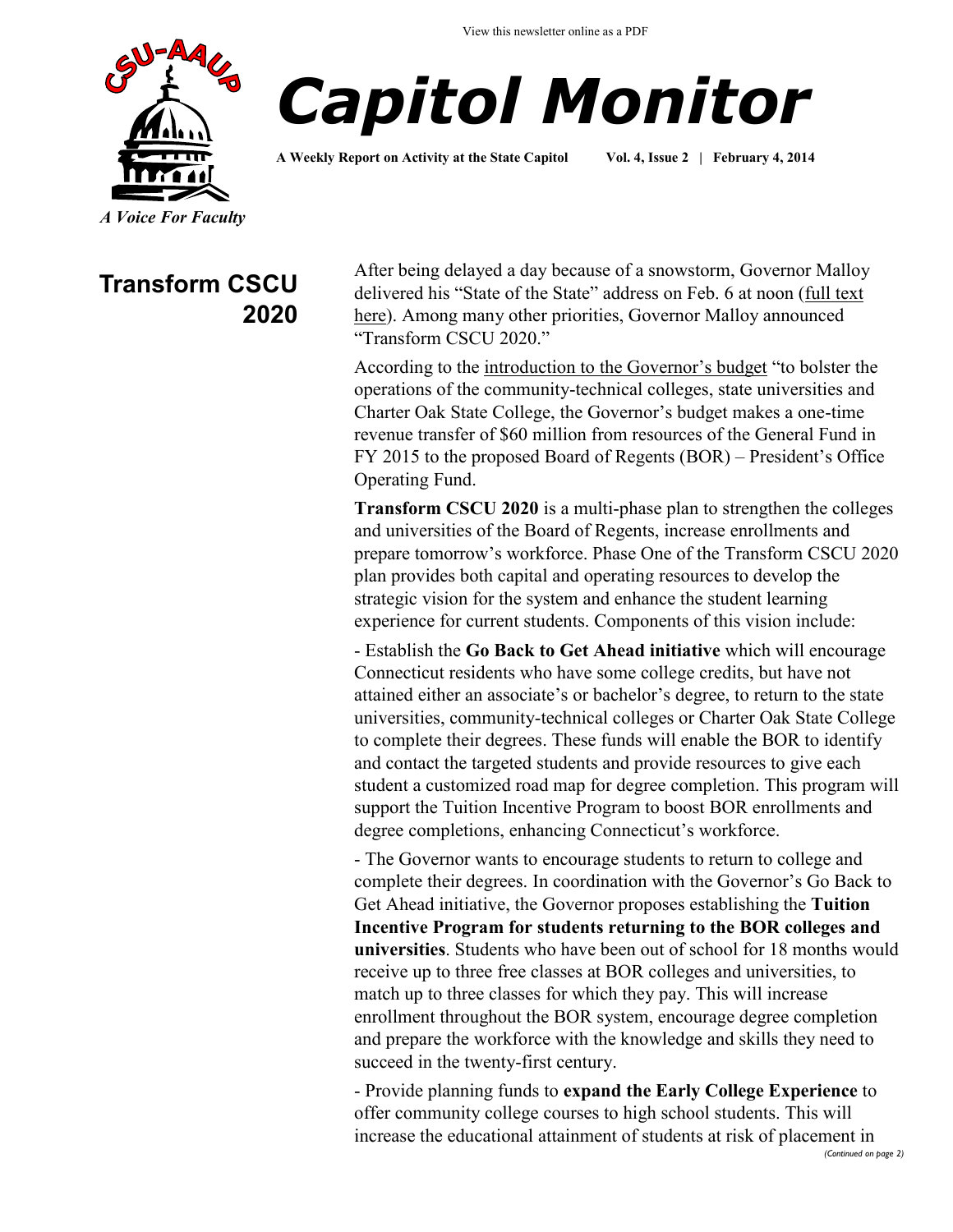## *Continued:*  **Transform CSCU 2020**

developmental education courses and decrease the time toward degree completion.

- Enhance **support services for veterans** returning from service and pursuing higher education. These funds will provide additional financial aid and counseling support and enhance the capacity to evaluate credits based on experiential learning.

- **Ensure seamless transfer and articulation across BOR institutions** which will reduce time to degree completion and reduce student costs. These funds will provide one-time faculty stipends of \$2,500 to develop the transfer and articulation plans.

- The Governor is committed to ensuring that all students enrolled at BOR colleges and universities have the **developmental education** resources and support they need to succeed. Since 2012, the Board of Regents has operated a variety of pilot programs to provide developmental programs and support to students. Funding will continue these programs and implement best practices to provide the developmental education tools students need to succeed

#### **TRANSFORM CSCU – CAPITAL COMPONENT**

Governor Malloy is also proposing that Transform CSCU 2020 subsume, extend and augment the current CSUS 2020 capital investment program to allow the BOR to begin making system-wide capital investments at all of its higher education institutions.

The Governor's proposal increases capital funding for the BOR by \$60 million in FY 2015 to:

- Begin to upgrade and consolidate student and financial information systems to provide for unified and simplified admissions, financial aid, registration and financial reporting system;

- Improve the student learning environment with smart classroom technology;

- Develop a system-wide master plan;

- Implement deferred maintenance projects across the system's campuses; and

- Construct a new Advanced Manufacturing Center at Asnuntuck Community College in Enfield.

The proposed capital adjustments will transfer \$20 million of previously authorized capital funding for the Community College System for equipment, technology and deferred maintenance into this capital investment program to allow the BOR to more swiftly implement the improvements outlined here. Other adjustments to the capital investment program include reprogramming projects at Central Connecticut State University for construction of a new engineering building, renovations to Barnard Hall for the School of Education, and renovations to Kaiser Hall."

CSU-AAUP is still in the process of gathering information about Transform CSCU 2020 and will continue to report on its progress as we move forward in this legislative session.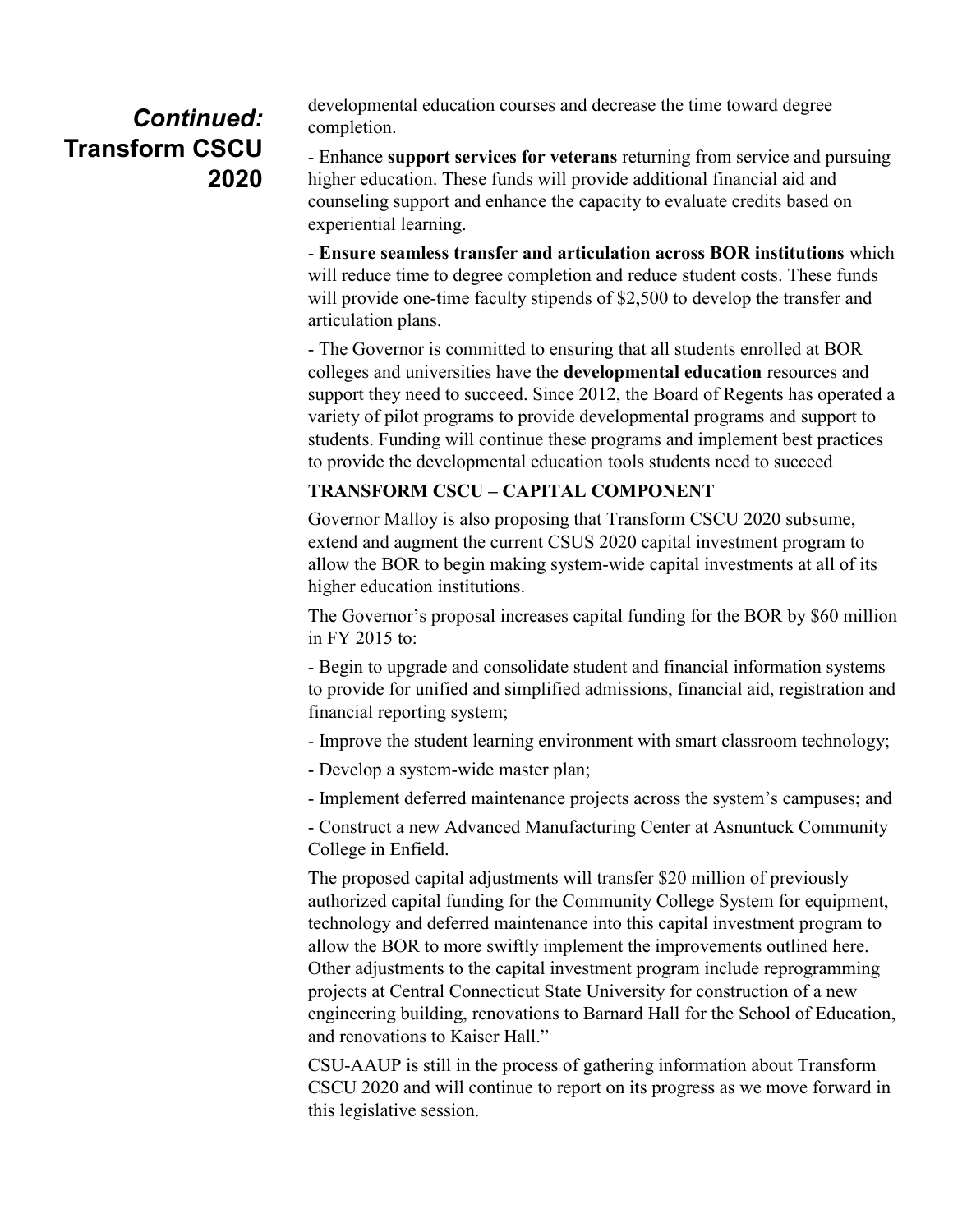# **Appropriations Committee Hearing on Higher Ed**

The Appropriations Committee will hold state agency budget presentations and public hearings from Wednesday, February 13, 2013 through Friday, February 22, 2013. **The presentation and public hearing on Higher Education, including Transform CSCU 2020, will be on Thursday, February 13** (see full hearing schedule [here\)](http://www.cga.ct.gov/app/docs/2013/2013%20Budget%20Hearing%20Schedule%20for%20Publication.pdf). The Board of Regents will testify at 11:15am on Thursday and the public hearing will begin at 5pm.

Public speaker order for the public hearings will be determined by a lottery system. Lottery numbers will be drawn from 9:00 AM until 10:00 AM in the LOB First Floor Atrium and from 10:15 AM until 1:00 PM in Room 2700. The list of speakers registered through the lottery system will be posted outside the designated hearing room two hours prior to the start of the public hearing. Speakers arriving after the completion of the lottery will have their names placed at the end of the speaker list. Speakers will be limited to 3 minutes of testimony. Please submit 25 copies of written testimony at the time of sign-up.

The Committee will accept electronic testimony via email at [appropriationtestimo@cga.ct.gov](mailto:appropriationtestimo@cga.ct.gov?subject=Higher%20Education%20Testimony) for posting on the Committee's website and inclusion in the hearing transcript. All public hearing testimony, written & spoken, is public information. As such, it will be made available on the CGA website and will be indexed by internet search engines.

The Governor's proposals for Higher Education can be found below in the Bills: Week of 2/3 article.

## **Higher Education Committee Meeting**

The Higher Education and Employment Advancement Committee will hold a [public hearing](http://www.cga.ct.gov/2014/HEDdata/pha/2014PHA00211-R001030HED-PHA.htm) on Tuesday, February 11, 2014 at 10:30 A.M. in Room 2E of the LOB on the following two bills:

H.B. No. 5028 (RAISED): *[AN ACT CONCERNING REVISIONS TO](http://www.cga.ct.gov/asp/cgabillstatus/cgabillstatus.asp?selBillType=Bill&bill_num=HB05028&which_year=2014)  [THE HIGHER EDUCATION STATUTES](http://www.cga.ct.gov/asp/cgabillstatus/cgabillstatus.asp?selBillType=Bill&bill_num=HB05028&which_year=2014)*

**Statement of Purpose:** To make revisions to the higher education statutes.

H.B. No. 5029 (RAISED): *[AN ACT CONCERNING SEXUAL](http://www.cga.ct.gov/asp/cgabillstatus/cgabillstatus.asp?selBillType=Bill&bill_num=HB05029&which_year=2014)  [ASSAULT AND INTIMATE PARTNER VIOLENCE ON CAMPUS](http://www.cga.ct.gov/asp/cgabillstatus/cgabillstatus.asp?selBillType=Bill&bill_num=HB05029&which_year=2014)* **Statement of Purpose:** To improve campus sexual assault and intimate partner violence policies and the response of institutions of higher education to reports of sexual assault of intimate partner violence against students and employees of such institutions.

Instructions for signing up to testify or to submit electronic testimony can be found on the [agenda.](http://www.cga.ct.gov/2014/HEDdata/pha/2014PHA00211-R001030HED-PHA.htm)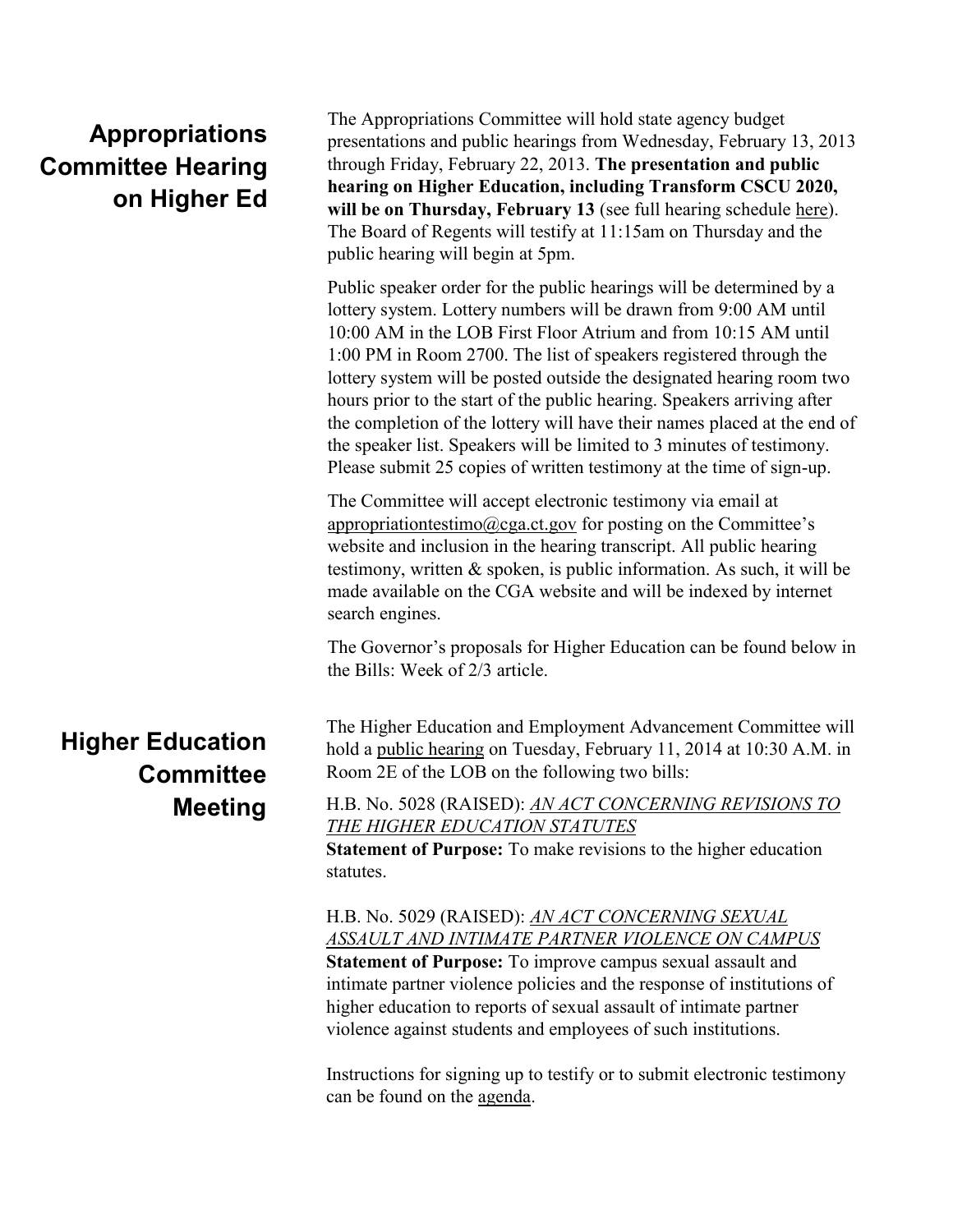### **Bills: Week of 2/3**

The following list of bills have been identified as having a potential impact on our members if passed. We will follow the progress of the bills throughout the session and alert our members if action is needed.

Please remember that these are simply proposals. Thousands of bills are filed in a legislative session but only a few hundred make it to the Governor for consideration.

**EDUCATION & HIGHER EDUCATION**

S.B. No. 30: *[AN ACT CONCERNING THE BOARD OF REGENTS FOR](http://www.cga.ct.gov/asp/cgabillstatus/cgabillstatus.asp?selBillType=Bill&bill_num=SB00030&which_year=2014)  [HIGHER EDUCATION INFRASTRUCTURE ACT](http://www.cga.ct.gov/asp/cgabillstatus/cgabillstatus.asp?selBillType=Bill&bill_num=SB00030&which_year=2014)* **Statement of Purpose:** To implement the Governor's budget recommendations.

#### H.B. No. 5028 (RAISED): *[AN ACT CONCERNING REVISIONS TO THE](http://www.cga.ct.gov/asp/cgabillstatus/cgabillstatus.asp?selBillType=Bill&bill_num=HB05028&which_year=2014)  [HIGHER EDUCATION STATUTES](http://www.cga.ct.gov/asp/cgabillstatus/cgabillstatus.asp?selBillType=Bill&bill_num=HB05028&which_year=2014)*

**Statement of Purpose:** To make revisions to the higher education statutes.

S.B. No. 18 (RAISED): *[AN ACT CONCERNING THE ENGLISH](http://www.cga.ct.gov/asp/cgabillstatus/cgabillstatus.asp?selBillType=Bill&bill_num=SB00018&which_year=2014)  [LANGUAGE LEARNER EDUCATOR INCENTIVE PROGRAM](http://www.cga.ct.gov/asp/cgabillstatus/cgabillstatus.asp?selBillType=Bill&bill_num=SB00018&which_year=2014)* **Statement of Purpose:** To redesign the current English language learner educator loan reimbursement program to allow for grants to and loan reimbursement for a larger pool of eligible students.

#### S.B. No. 19 (RAISED): *[AN ACT ESTABLISHING UNIFORM STATE](http://www.cga.ct.gov/asp/cgabillstatus/cgabillstatus.asp?selBillType=Bill&bill_num=SB00019&which_year=2014)  [ACADEMIC DEGREE STANDARDS](http://www.cga.ct.gov/asp/cgabillstatus/cgabillstatus.asp?selBillType=Bill&bill_num=SB00019&which_year=2014)*

**Statement of Purpose:** To clarify that the academic standards set forth in regulation regarding academic programs apply to all institutions of higher education and that public institutions of higher education may have their own processes for program approval.

#### S.B. No. 20 (RAISED): *[AN ACT CONCERNING THE MINORITY](http://www.cga.ct.gov/asp/cgabillstatus/cgabillstatus.asp?selBillType=Bill&bill_num=SB00020&which_year=2014)  [ADVANCEMENT PROGRAM](http://www.cga.ct.gov/asp/cgabillstatus/cgabillstatus.asp?selBillType=Bill&bill_num=SB00020&which_year=2014)*

**Statement of Purpose:** To make technical changes to the statutes governing the minority advancement program to reflect the current administration of such program by the Office of Higher Education.

#### H.B. No. 5029 (RAISED): *[AN ACT CONCERNING SEXUAL ASSAULT](http://www.cga.ct.gov/asp/cgabillstatus/cgabillstatus.asp?selBillType=Bill&bill_num=HB05029&which_year=2014)  [AND INTIMATE PARTNER VIOLENCE ON CAMPUS](http://www.cga.ct.gov/asp/cgabillstatus/cgabillstatus.asp?selBillType=Bill&bill_num=HB05029&which_year=2014)*

**Statement of Purpose:** To improve campus sexual assault and intimate partner violence policies and the response of institutions of higher education to reports of sexual assault of intimate partner violence against students and employees of such institutions.

*"I support or oppose one of these bills; what should I do?"*

- 1. Write to your legislators! Find them [here.](http://www.cga.ct.gov/asp/menu/CGAFindLeg.asp)
- 2. [Track](http://www.cga.ct.gov/aspx/CGAPublicBillTrack/Register.aspx) the bill so you know when